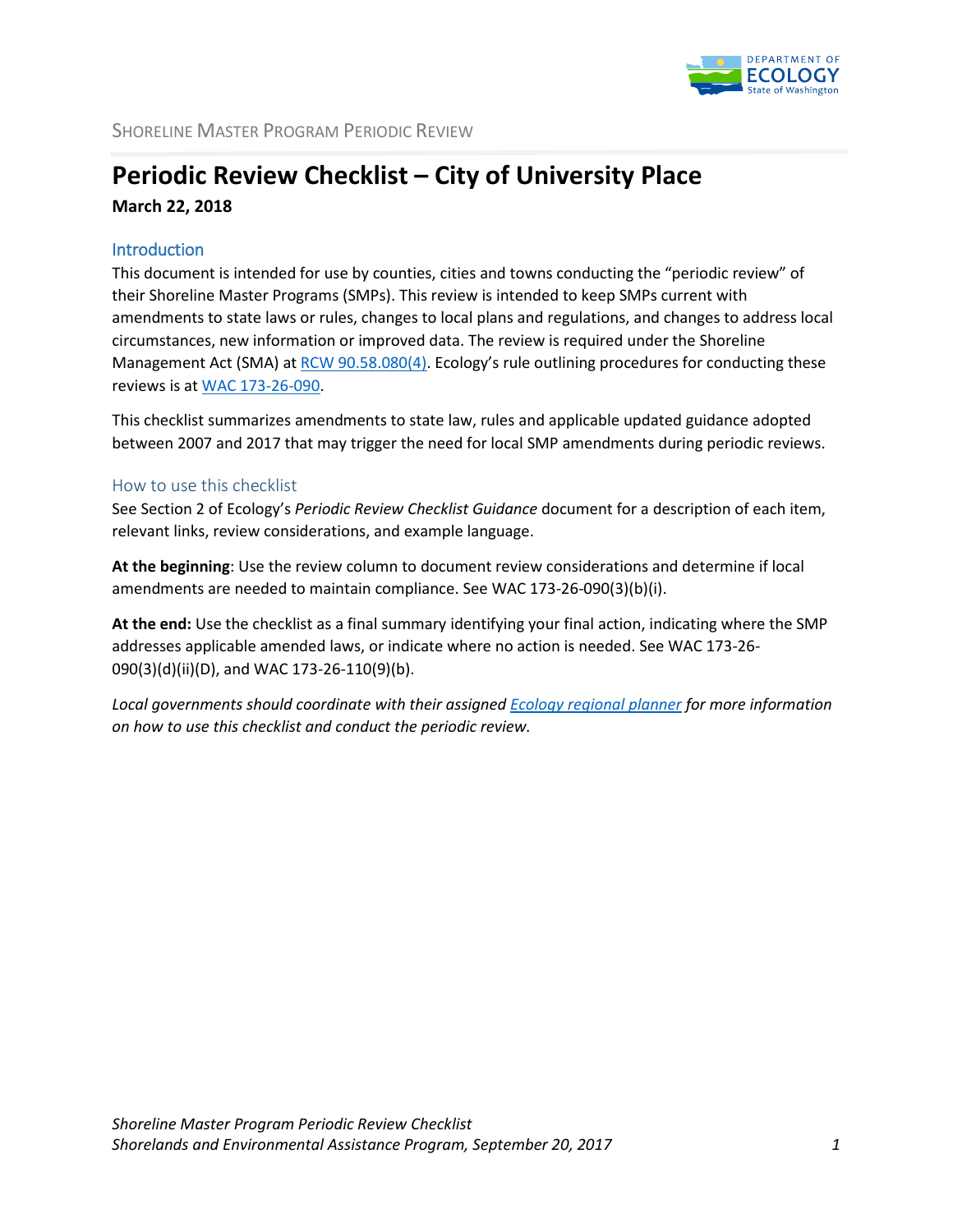

| Row            | <b>Summary of change</b>                                                                                                                                                          | <b>Review</b>                                                                                                                                                                                                                                                                                                          | <b>Action (proposed)</b>                                                                                                                                                                                                              |
|----------------|-----------------------------------------------------------------------------------------------------------------------------------------------------------------------------------|------------------------------------------------------------------------------------------------------------------------------------------------------------------------------------------------------------------------------------------------------------------------------------------------------------------------|---------------------------------------------------------------------------------------------------------------------------------------------------------------------------------------------------------------------------------------|
| 2017           |                                                                                                                                                                                   |                                                                                                                                                                                                                                                                                                                        |                                                                                                                                                                                                                                       |
|                | a. OFM adjusted the cost threshold for<br>substantial development to \$7,047.                                                                                                     | \$ amount needs to be updated<br>for consistency.                                                                                                                                                                                                                                                                      | Amend definition of<br>"substantial development"<br>in UPMC 18.10.020.                                                                                                                                                                |
|                | <b>b.</b> Ecology amended rules to clarify<br>that the definition of<br>"development" does not include<br>dismantling or removing structures.                                     | Definition needs to be amended<br>by adding "dismantling or<br>removing structures".                                                                                                                                                                                                                                   | Amend definition of<br>"development" in UPMC<br>18.10.020.                                                                                                                                                                            |
|                | c. Ecology adopted rules that clarify<br>exceptions to local review under<br>the SMA.                                                                                             | Recommend adding new<br>"exceptions" text to improve<br>clarity and administration.                                                                                                                                                                                                                                    | Add new section UPMC<br>18.15.130 Exceptions to<br>Local Review under the<br>SMA.                                                                                                                                                     |
|                | d. Ecology amended rules that clarify<br>permit filing procedures consistent<br>with a 2011 statute.                                                                              | Recommend revising existing<br>procedures to ensure<br>consistency.                                                                                                                                                                                                                                                    | Amend UPMC 18.15.090<br>Ecology Review.                                                                                                                                                                                               |
|                | e. Ecology amended forestry use<br>regulations to clarify that forest<br>practices that only involves timber<br>cutting are not SMA<br>"developments" and do not require<br>SDPs. | The city does not have any, or<br>expect to have any, commercial<br>forestry activity. Therefore, no<br>amendment recommended or<br>required.                                                                                                                                                                          | No action needed.                                                                                                                                                                                                                     |
|                | f. Ecology clarified the SMA does not<br>apply to lands under exclusive<br>federal jurisdiction                                                                                   | The city does not have lands<br>under exclusive federal<br>jurisdiction. Therefore, no<br>amendment recommended or<br>required.                                                                                                                                                                                        | No action needed.                                                                                                                                                                                                                     |
|                | g. Ecology clarified "default" provisions<br>for nonconforming uses and<br>development.                                                                                           | 2016 SMP relies on locally<br>tailored provisions. Recommend<br>adding text allowing relocation<br>of nonconforming structures<br>provided new location complies<br>with code to extent practicable.<br>Also add text stating inactive<br>and dormant water dependent<br>uses are not considered<br>discontinued uses. | Amend UPMC 18.15.070<br>Nonconforming<br>Development by adding<br>new item C.1.e allowing<br>limited relocation of<br>nonconforming structures.<br>Add new item C.4<br>pertaining to inactive and<br>dormant water-dependent<br>uses. |
|                | h. Ecology adopted rule amendments<br>to clarify the scope and process for<br>conducting periodic reviews.                                                                        | 2016 SMP does not include an<br>optional description of periodic<br>review procedures. Therefore,<br>no amendment needed.                                                                                                                                                                                              | No action needed.                                                                                                                                                                                                                     |
| $\mathbf{i}$ . | Ecology adopted a new rule creating<br>an optional SMP amendment<br>process that allows for a shared<br>local/state public comment period.                                        | 2016 SMP references WAC 173-<br>26-104, which covers optional<br>SMP amendment process.<br>Therefore, no amendment<br>needed.                                                                                                                                                                                          | No action needed.                                                                                                                                                                                                                     |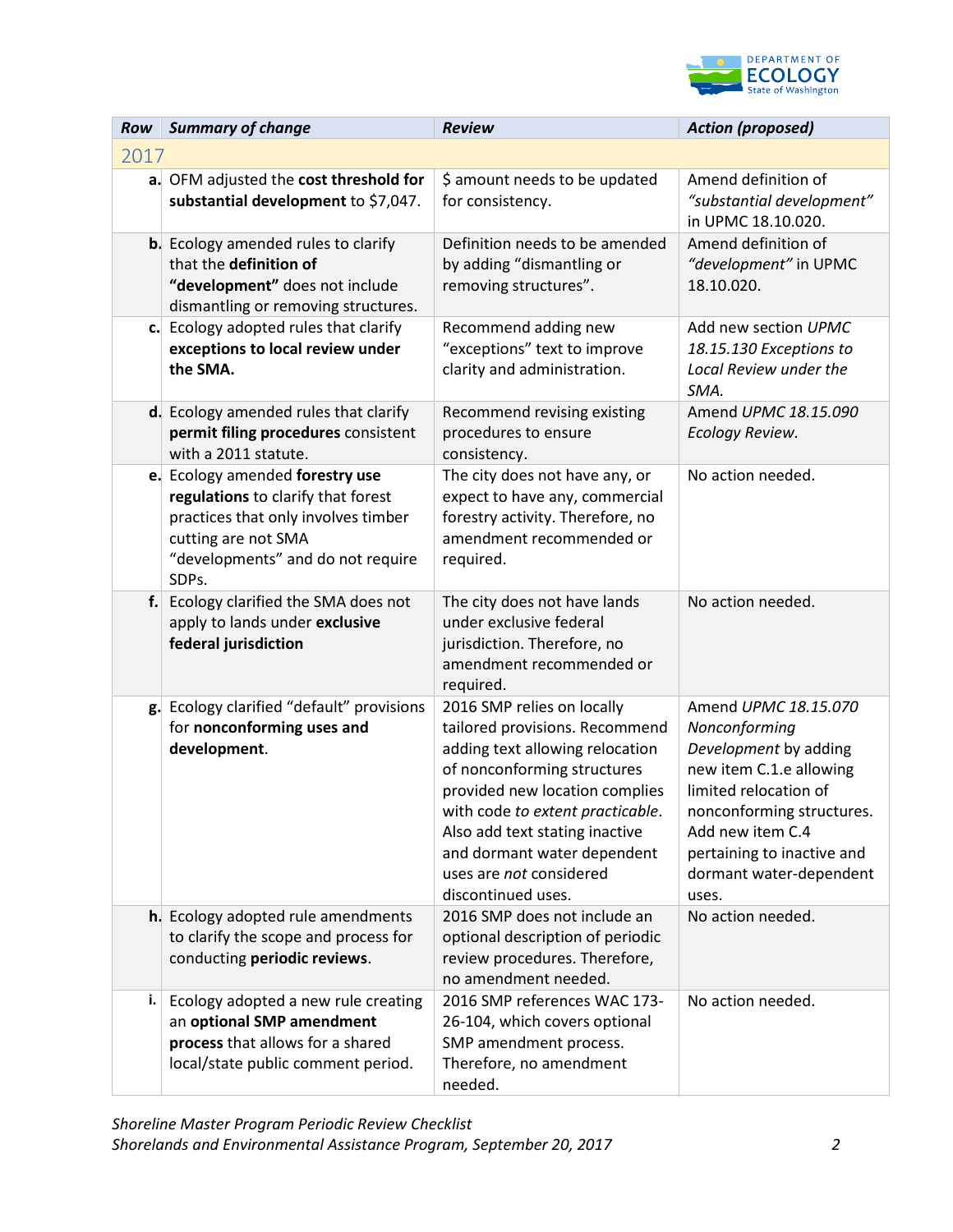

| Row  | <b>Summary of change</b>                                                                                                                                                             | <b>Review</b>                                                                                                                                      | <b>Action (proposed)</b>                                 |  |  |  |  |
|------|--------------------------------------------------------------------------------------------------------------------------------------------------------------------------------------|----------------------------------------------------------------------------------------------------------------------------------------------------|----------------------------------------------------------|--|--|--|--|
| j.   | Submittal to Ecology of proposed<br>SMP amendments.                                                                                                                                  | 2016 SMP references WAC 173-<br>26, which covers submittal<br>requirements. Therefore, no<br>amendment needed.                                     | No action needed.                                        |  |  |  |  |
|      | 2016                                                                                                                                                                                 |                                                                                                                                                    |                                                          |  |  |  |  |
|      | a. The Legislature created a new<br>shoreline permit exemption for<br>retrofitting existing structures to<br>comply with the Americans with<br><b>Disabilities Act.</b>              | Definition needs to be amended<br>to ensure consistency.                                                                                           | Amend definition of<br>"exemption" in UPMC<br>18.10.020. |  |  |  |  |
|      | <b>b.</b> Ecology updated wetlands critical<br>areas guidance including<br>implementation guidance for the<br>2014 wetlands rating system.                                           | Fully addressed in 2016 SMP.                                                                                                                       | No action needed.                                        |  |  |  |  |
| 2015 |                                                                                                                                                                                      |                                                                                                                                                    |                                                          |  |  |  |  |
|      | a. The Legislature adopted a 90-day<br>target for local review of<br>Washington State Department of<br>Transportation (WSDOT) projects.                                              | The city does not have any state<br>highways within its boundary.<br>Therefore, these optional<br>provisions do not apply. No<br>amendment needed. | No action needed.                                        |  |  |  |  |
| 2014 |                                                                                                                                                                                      |                                                                                                                                                    |                                                          |  |  |  |  |
|      | a. The Legislature raised the cost<br>threshold for requiring a Substantial<br>Development Permit (SDP) for<br>replacement docks on lakes and<br>rivers to \$20,000 (from \$10,000). | Fully addressed in 2016 SMP.                                                                                                                       | No action needed.                                        |  |  |  |  |
|      | <b>b.</b> The Legislature created a new<br>definition and policy for floating on-<br>water residences legally established<br>before 7/1/2014.                                        | The city does not have any<br>existing floating on-water<br>residences. Therefore, no<br>amendment needed.                                         | No action needed.                                        |  |  |  |  |
| 2012 |                                                                                                                                                                                      |                                                                                                                                                    |                                                          |  |  |  |  |
|      | a. The Legislature amended the SMA<br>to clarify SMP appeal procedures.                                                                                                              | Optional provisions not included<br>in 2016 SMP. No amendment<br>needed.                                                                           | No action needed.                                        |  |  |  |  |
| 2011 |                                                                                                                                                                                      |                                                                                                                                                    |                                                          |  |  |  |  |
|      | a. Ecology adopted a rule requiring<br>that wetlands be delineated in<br>accordance with the approved<br>federal wetland delineation<br>manual.                                      | Fully addressed in 2016 SMP.                                                                                                                       | No action needed.                                        |  |  |  |  |
|      | <b>b.</b> Ecology adopted rules for new<br>commercial geoduck aquaculture.                                                                                                           | Fully addressed in 2016 SMP.                                                                                                                       | No action needed.                                        |  |  |  |  |